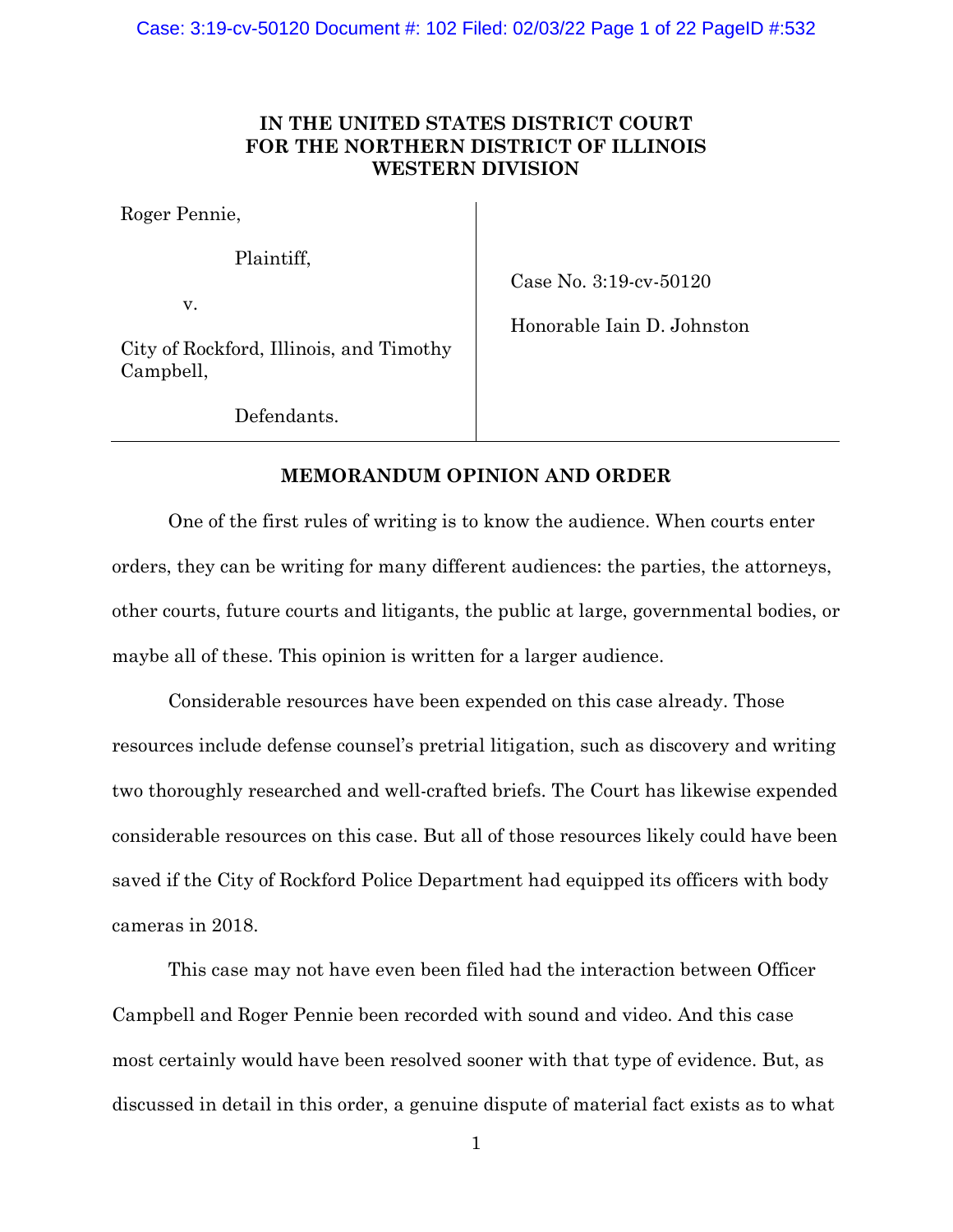## Case: 3:19-cv-50120 Document #: 102 Filed: 02/03/22 Page 2 of 22 PageID #:533

was said during this interaction, requiring this case to go to trial: Pennie says one thing and Campbell says something else. The Court understands that the City of Rockford has recently equipped its officers with body cameras in late 2021 and early 2022. The Court hopes that this equipment will help eliminate unnecessary litigation in the future or at least hasten the conclusion of litigation.<sup>[1](#page-1-0)</sup>

\* \* \*

Plaintiff Roger Pennie brings this action *pro se* seeking recovery for what he argues was an unconstitutional seizure of his vehicle. He also asserts a state law claim of theft. Before the Court is the Defendants City of Rockford, Illinois, and Officer Timothy Campbell's motion for summary judgment.[2](#page-1-1)

## **A. Background**

On the morning of January 10, 2018, Officer Campbell observed Pennie driving his SUV. Pennie had pulled over to make a phone call. But based on Officer Campbell's experience as a police officer, the fact that Pennie pulled over suddenly to the side of the road made Campbell think that Pennie might be driving without a

<span id="page-1-0"></span><sup>1</sup> The Court cannot take a position on the public policy implications of equipping police officers with body cameras. For example, the Court understands that, on the one hand, body cameras are expensive but, on the other hand, they can help instill trust between a community and a police department. Those are considerations best left to the political branches to weigh. The Court merely notes that body cameras have a salutary effect in litigation.

<span id="page-1-1"></span><sup>2</sup> Pennie challenged the impoundment of his vehicle through an administrative hearing. He then sought judicial review of that adverse decision and then appealed the adverse judicial review to the Illinois Appellate Court. That state proceeding, however, did not address Pennie's concerns under the Fourth Amendment. Indeed, the City of Rockford argued at the administrative hearing that it was not the proper forum for Pennie to raise his Fourth Amendment arguments, which the hearing officer agreed with. *Pennie v. City of Rockford*, 2018 IL App. (2d) 180411-U, ¶¶ 11-12; *but see Garcia v. Village of Mount Prospect*, 360 F.3d 630, 642 (7th Cir. 2004) (a Section 1983 claim can be joined to a claim for administrative review).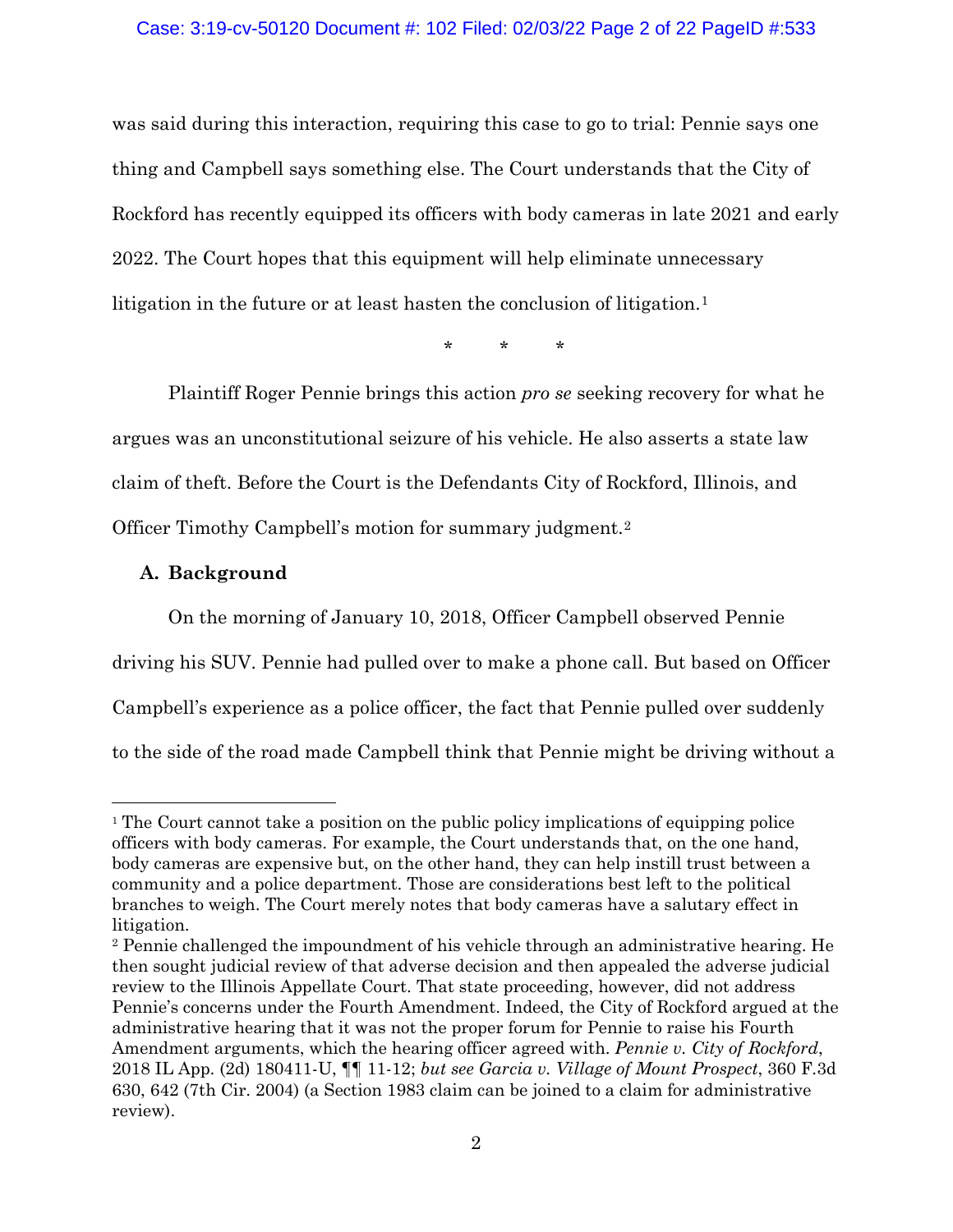#### Case: 3:19-cv-50120 Document #: 102 Filed: 02/03/22 Page 3 of 22 PageID #:534

license. So, he checked the databases and learned that Pennie's license was suspended, confirming Campbell's suspicions. Before performing the search, Campbell had driven past Pennie to get a good look at him, so when he saw Pennie's photo in the database, he knew it was him and that he was driving on a suspended license. So, Campbell turned around and drove to relocate Pennie, whom he spotted nearby. Pennie had parked his car on the curb near a friend's house, and Officer Campbell pulled up behind him and activated his emergency lights. At this point, no reasonable person could fault Campbell's police work.

After Campbell exited his vehicle, Pennie identified himself and admitted to not having a valid license. Pennie was traveling with a passenger, but that individual also lacked a valid driver's license to take control of the vehicle. Because Pennie had been parked in front of a friend's house, however, he says that he called the friend and asked her to take control of the vehicle so that it would not need to be impounded. But critically for the issue before the Court, Campbell says he was not informed that anyone was available to take the vehicle. Dkt. 88-2, ¶¶ 40–41. So, to state the obvious, Pennie swears that he told Campbell that somebody was ready, willing, and able to relocate the vehicle. In contrast, Campbell swears Pennie never told him that.

Officer Campbell then issued Pennie a citation under 625 Ill. Comp. Stat. §  $5/6$ -[3](#page-2-0)03(a).<sup>3</sup> Dkt. 88-2,  $\P$  34. Campbell noted later in response to an interrogatory that Pennie was issued a citation under 725 ILCS 5/107-12(a), which he explained is

<span id="page-2-0"></span><sup>3</sup> The Illinois Appellate Court further referred to this as a citation. *Pennie v. City of Rockford Code Hearing Division*, 2018 IL App. (2d) 180411-U, ¶ 2.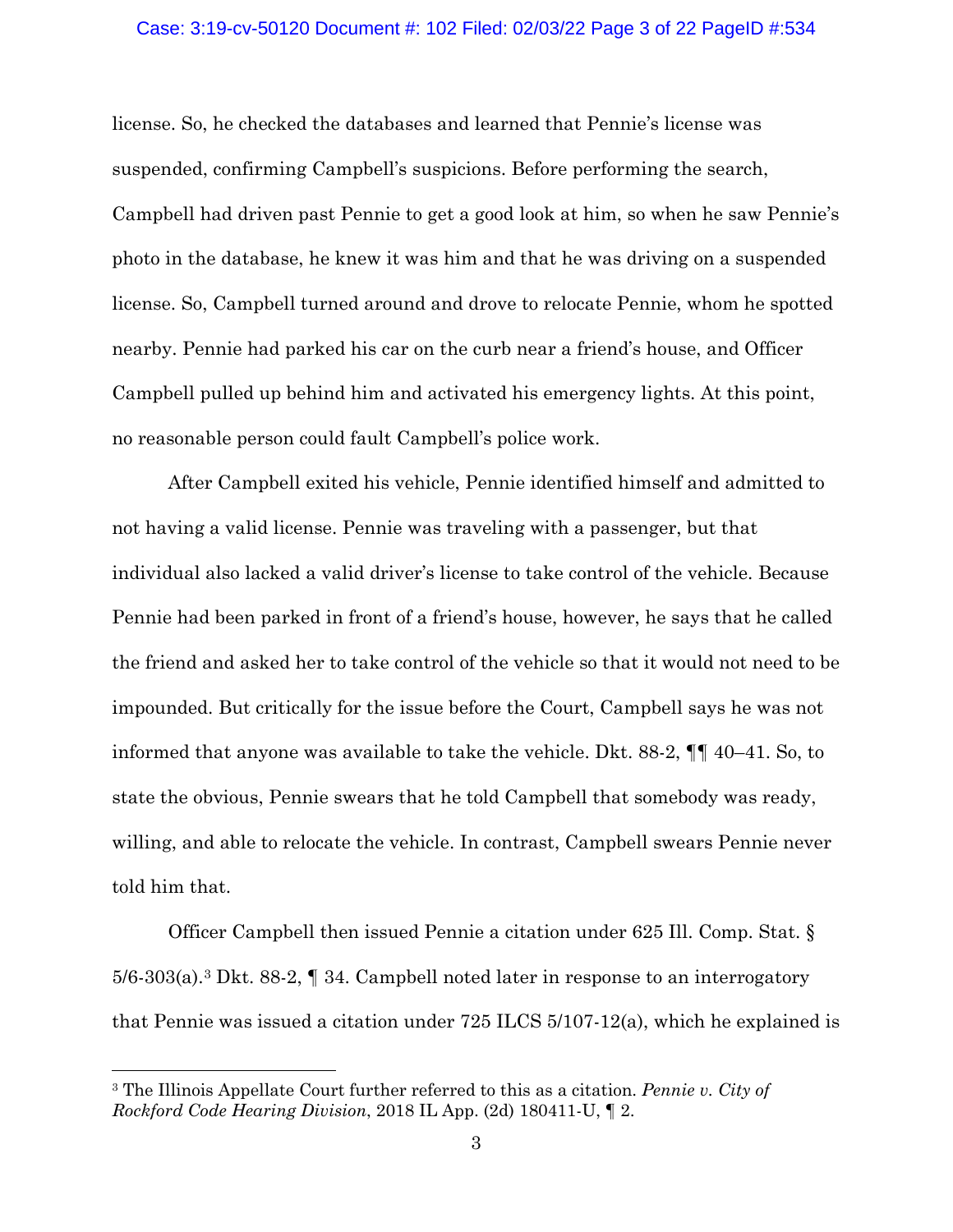considered an arrest.[4](#page-3-0) Dkt. 97-2, ¶ 4. Though the parties dispute whether Pennie told Officer Campbell that someone was available to take the vehicle, Officer Campbell impounded the vehicle and had it towed away. Before the vehicle was towed, Officer Campbell performed an inventory, which he explains was not part of any investigation, nor did it uncover any incriminating evidence. Dkt. 88-2, ¶ 44.

The crux of this case concerns Officer Campbell's impoundment of Pennie's vehicle. Officer Campbell and the City of Rockford contend that the impoundment was authorized under state law and Rockford police procedure and that Officer Campbell had probable cause to arrest Pennie for driving on a suspended license; an offense that subjects Pennie to possible seizure and forfeiture of his vehicle. Pennie agrees that Officer Campbell had probable cause, and that state statutory law provides for the possible forfeiture of his vehicle. He argues, however, that Officer Campbell did not impound his vehicle as a forfeiture, but as a regular impoundment, subject to release on the payment of certain fines. Regardless, he

<span id="page-3-0"></span><sup>4</sup> The record is insufficient to determine whether Pennie was arrested under Illinois law, although there is no doubt he was seized for Fourth Amendment purposes. He was issued a notice to appear, but because "arrest" and "notice to appear" are not mutually exclusive, they can both be true at the same time, or not. In *People v. Bahnfleth*, the defendant argued that he was not arrested, but instead issued a notice to appear under the same Illinois statute at issue here. 599 N.E.2d 16, 19 (Ill. App. Ct. 1992). But in that case, the defendant was brought to the police station. Though the defendant was eventually given a notice to appear, the appellate court explained that a notice to appear and an arrest are not mutually exclusive and that whether a person is arrested is determined by analyzing "whether a reasonable man, innocent of any crime, would have concluded that he was not free to leave considering the surrounding circumstances." *Id.* at 18–19. Under those circumstances, in which he was taken to the police station, an arrest and a notice to appear both occurred. *Id.* at 19. Other cases have explained that an arrest can happen "by the service of a uniform citation." *People v. Mannion*, 577 N.E.2d 532, 534 (Ill. App. Ct. 1991). In this case, the parties disagree whether Officer Campbell in fact arrested Pennie. But the parties have not sufficiently argued the point and the resolution of that question is not necessary for the proper disposition of the pending motion for summary judgment.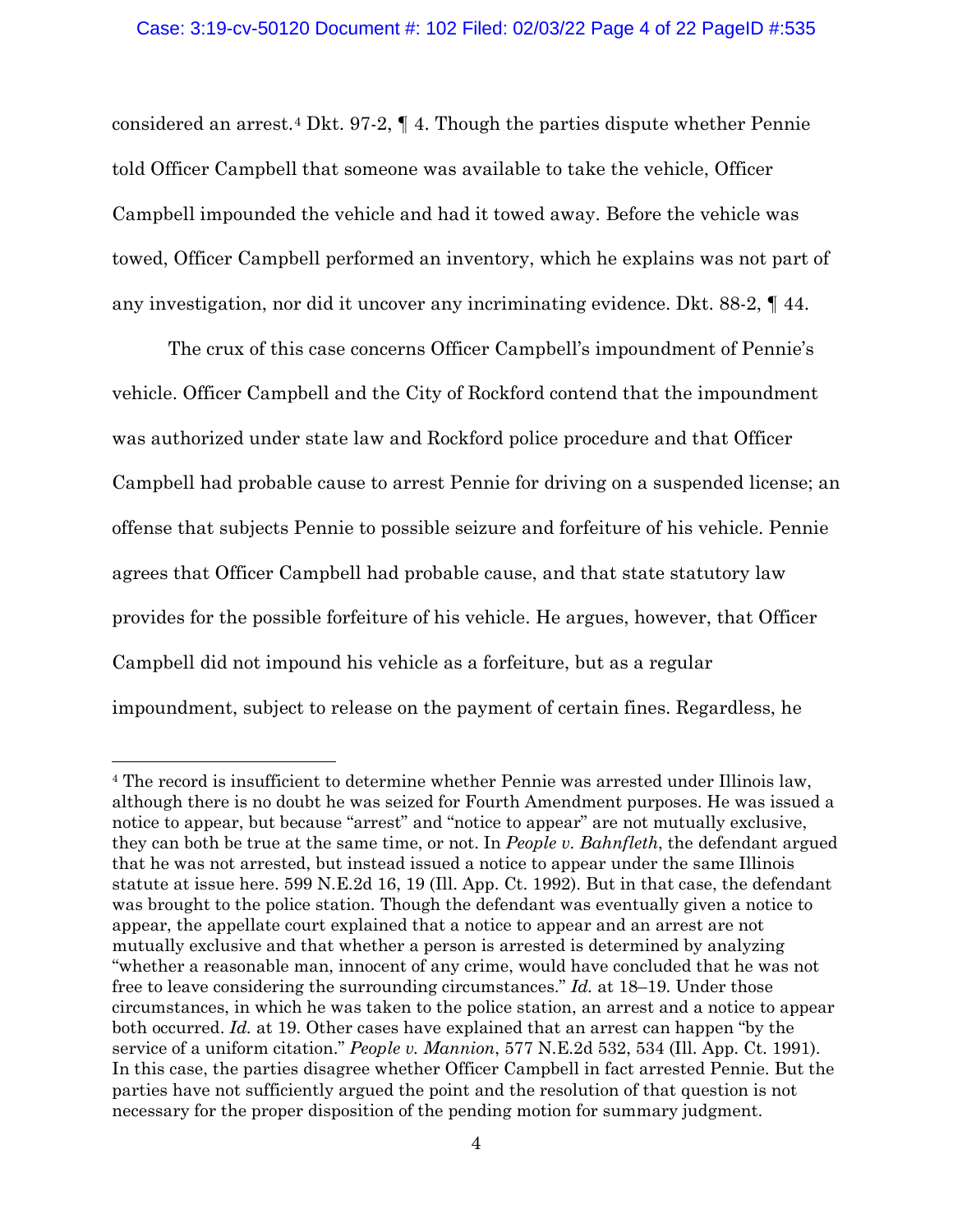notes that he had someone available to take the car, so that the impoundment and inventory was unreasonable under the Fourth Amendment.

## **B. Legal Standard**

On summary judgment, the movant has the burden of showing that "no genuine dispute as to any material fact" exists and that they are "entitled to judgment as a matter of law." Fed. R. Civ. P. 56(a). Material facts are those that might affect the outcome of the suit. *Anderson v. Liberty Lobby Inc.*, 477 U.S. 242, 248 (1986). No "genuine" dispute exists if a court would be required to grant a Rule 50 motion at trial. *Id.* at 250–51. The Court must construe the "evidence and all reasonable inferences in favor of the party against whom the motion under consideration is made." *Rickher v. Home Depot, Inc.*, 535 F.3d 661, 664 (7th Cir. 2008). "Summary judgment is only warranted if, after doing so, [the Court] determine[s] that no jury could reasonably find in the nonmoving party's favor." *Blasius v. Angel Auto, Inc.*, 839 F.3d 639, 644 (7th Cir. 2016). "When video footage firmly settles a factual issue, there is no genuine dispute about it, and [the Court] will not indulge stories clearly contradicted by the footage." *Horton v. Pobjecky*, 883 F.3d 941, 944 (7th Cir. 2018).

### **C. Analysis**

In this action, Pennie brings three claims. First, he asserts that Officer Campbell violated his rights under the Fourth Amendment. Second, he claims that Officer Campbell violated Illinois' theft statute. And third, he claims indemnification, such that the City of Rockford would be required to indemnify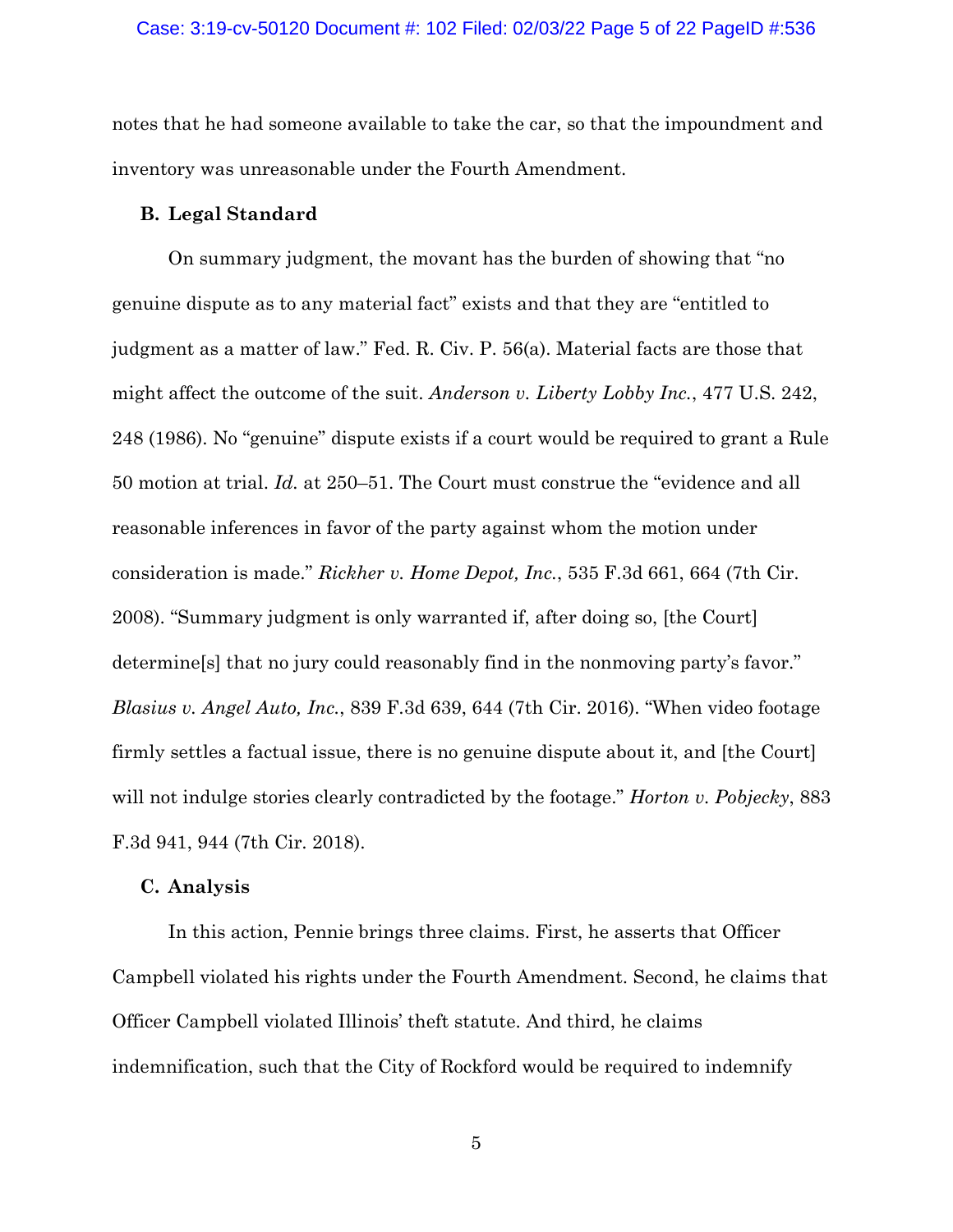### Case: 3:19-cv-50120 Document #: 102 Filed: 02/03/22 Page 6 of 22 PageID #:537

Officer Campbell if he is found liable in this action. *See Wilson v. City of Chicago*, 120 F.3d 681 (7th Cir. 1997). As an initial matter, the Court grants summary judgment to the Defendants on Pennie's state law theft claim. Pennie asserts a claim under 720 Ill. Comp. Stat. § 5/16-1. Dkt. 59, ¶ 99. But this is Illinois' criminal theft statute. It is not a civil statute under which a private party can seek redress.

In their motion for summary judgment, the Defendants argue that impounding Pennie's vehicle—and thus the subsequent inventory of that vehicle was reasonable under the Fourth Amendment. They further contend in the alternative that Officer Campbell is entitled to qualified immunity, thus leaving nothing for the City of Rockford to indemnify.

## **1. Fourth Amendment**

Pennie challenges Officer Campbell's decision to impound his vehicle in connection with his citation for driving on a suspended license. The Defendants assert that impounding Pennie's vehicle was reasonable because (1) Officer Campbell had probable cause to believe Pennie was driving on a suspended license, an offense that subjects the vehicle to possible forfeiture; and (2) the impound was justified in furtherance of the officer's public safety and community caretaking function. In *United States v. Duguay*, the Seventh Circuit explained that impounding a vehicle "must either be supported by probable cause, or be consistent with the police role as 'caretaker' of the streets and completely unrelated to an ongoing criminal investigation." 93 F.3d 346, 352 (7th Cir. 1996). The Defendants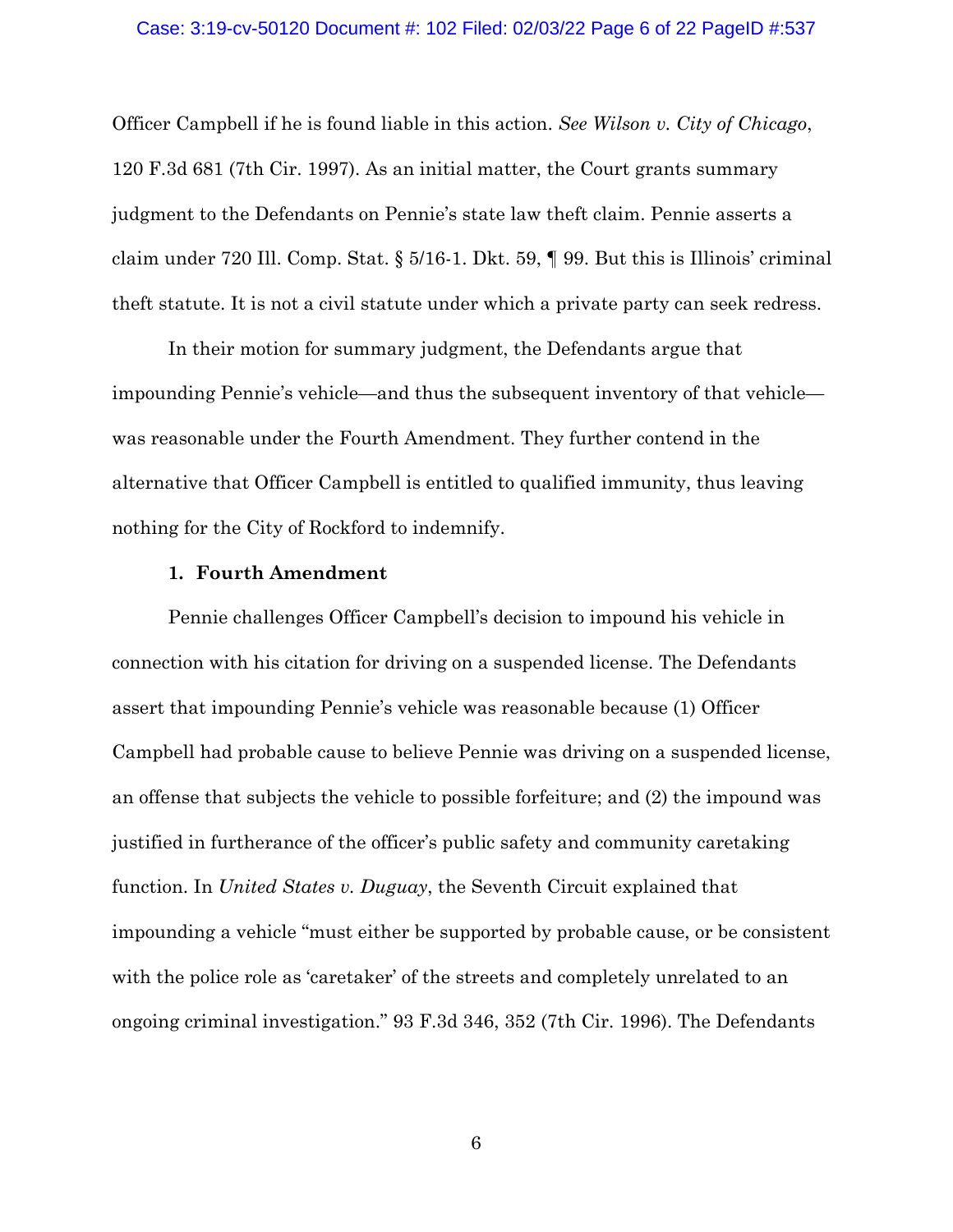### Case: 3:19-cv-50120 Document #: 102 Filed: 02/03/22 Page 7 of 22 PageID #:538

argue that impounding Pennie's vehicle was reasonable under both justifications and that they are entitled to judgment as a matter of law.

## **a. Was the impoundment justified by probable cause?**

First, the Defendants contend that the existence of probable cause that Pennie was driving on a suspended license categorically supplies the necessary reasonableness for impounding his vehicle under the first *Duguay* justification. They argue that probable existed that the vehicle was subject to forfeiture under Illinois law because Pennie was cited for driving on a suspended license. Dkt. 87, at 3–4.

"Any vessel or watercraft, vehicle, or aircraft is subject to forfeiture if the vessel or watercraft, vehicle, or aircraft is used with the knowledge and consent of the owner in the commission of . . . (7) an offense described in subsection (g) of Section 6-303 of the Illinois Vehicle Code." 720 Ill. Comp. Stat.  $\S 5/36-1(a)(7)$ . Subsection 6-303(g) of the Illinois Vehicle Code provides that when a person drives a vehicle on a suspended license, that vehicle is subject to seizure and forfeiture if that person's license was suspended or revoked because of a "statutory summary suspension or revocation under Section 11-501.1 of this Code or similar provision of a law on another state." 625 Ill. Comp. Stat.  $\S 5/6-303(g)(3)$ . Section 11-501.1 is the statute that contemplates the suspension of a driver's license in certain circumstances: "A person requested to submit to a test as provided above shall be warned by the law enforcement officer requesting the test that a refusal to submit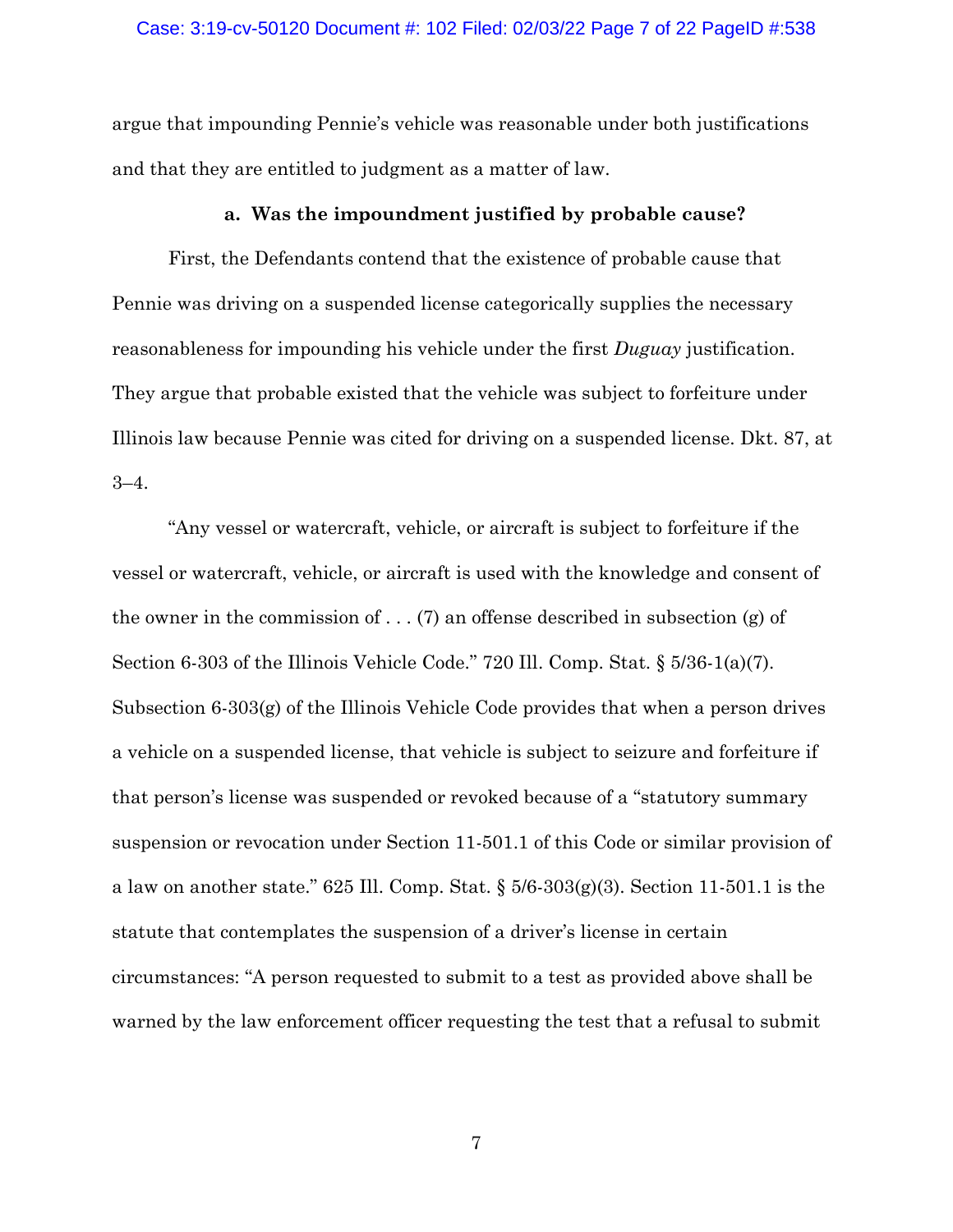#### Case: 3:19-cv-50120 Document #: 102 Filed: 02/03/22 Page 8 of 22 PageID #:539

to the test will result in the statutory suspension of the person's privilege to operate a motor vehicle." 625 Ill. Comp. Stat. § 5/11-501.1(c).

Here, Pennie was cited for driving on a suspended license in violation of 625 Ill. Comp. Stat. § 5/6-303(a). Dkt. 88-2, at 24. That violation subjected Pennie's vehicle to possible forfeiture. But the record contains no evidence that the vehicle was actually forfeited. Instead, the City argued at Pennie's administrative hearing that Officer Campbell properly impounded the vehicle under 625 Ill. Comp. Stat. § 5/4-203(e-5). *Pennie*, 2018 IL App. (2d) 180411-U, ¶ 6. That statute provides for the temporary seizure (rather than forfeiture) of a vehicle when the driver is driving on a suspended license if the officer reasonably believes the offender might again drive the vehicle on a suspended license. The same statute, however, contemplates releasing the vehicle if the owner gives permission to another individual who is capable of driving the vehicle. 625 Ill. Comp. Stat. § 5/4-203(e-5). As an alternative, the City also argued at Pennie's administrative hearing that the impoundment was proper under 625 ILCS 5/11-1302(c)(3), which permits law enforcement to remove a vehicle to the nearest garage "or place of safety" when the driver is arrested, and the officer is required by law to take the arrestee before a magistrate without unnecessary delay. *Pennie*, 2018 IL App. (2d) 180411-U, ¶ 7. (But the undisputed facts show that Officer Campbell did *not* take Pennie to a magistrate without delay. He was instead issued a notice to appear and was free to leave after being issued the notice to appear.)

The Defendants contend that it doesn't matter whether the purpose of the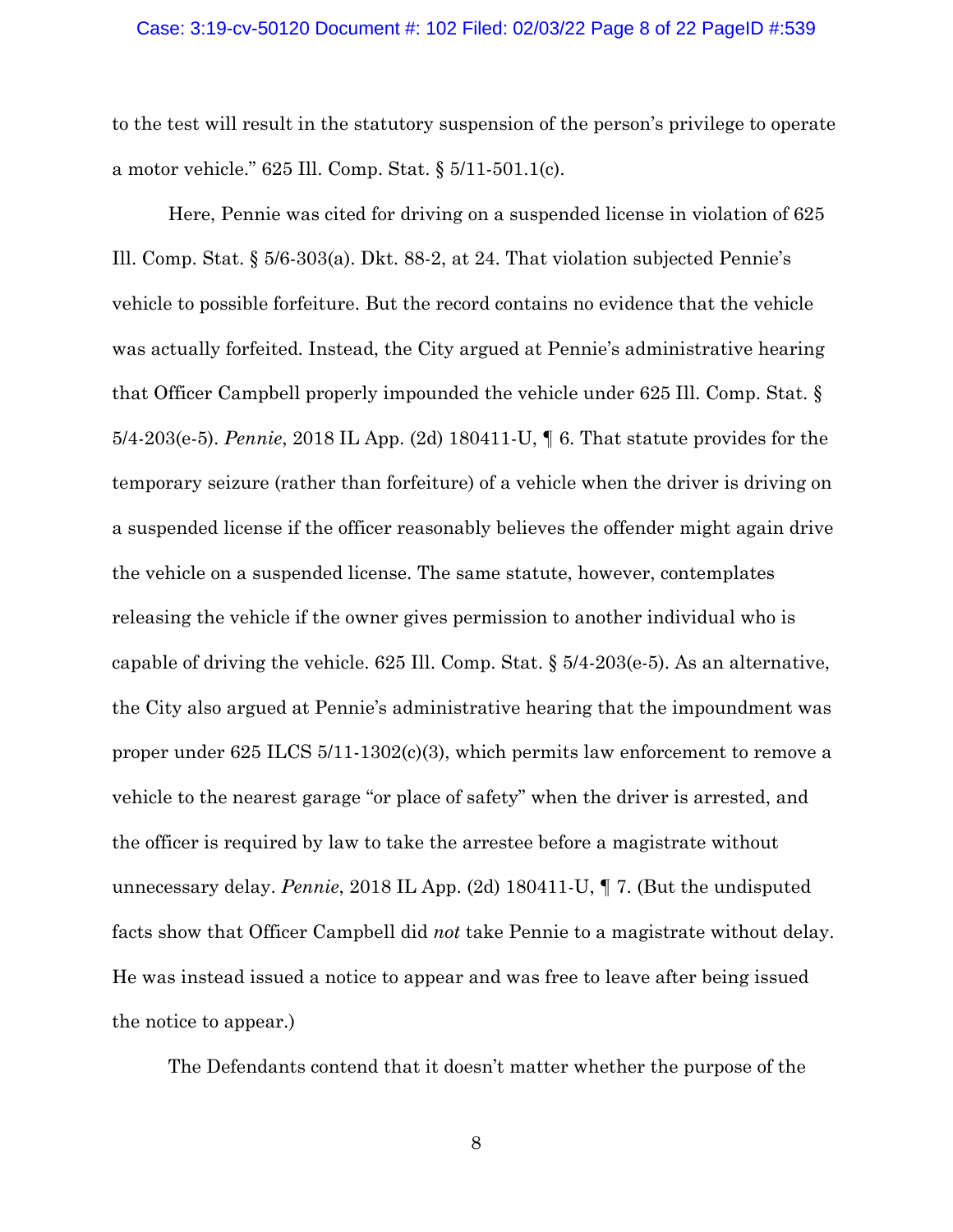#### Case: 3:19-cv-50120 Document #: 102 Filed: 02/03/22 Page 9 of 22 PageID #:540

impoundment was as a regular impoundment or as a forfeiture. In support, they cite *Scott v. United States*, 436 U.S. 128, 136 (1978) for the proposition that an officer's subjective state of mind is irrelevant to the reasonableness inquiry under the Fourth Amendment. Dkt. 101, at 2. But that case, and others like it, merely point out that the reasonableness analysis is objective, not subjective. What matters is not what the officer thought at the time but whether the officer's actions were objectively reasonable. *Ashcroft v. al-Kidd*, 563 U.S. 731, 736 (2011). But Pennie's argument that his car was not forfeited—and instead merely impounded—is not a subjective inquiry. It is a factual determination of what Officer Campbell actually did, not a subjective inquiry into what he thought or his motivations for doing what he actually did. The record is clear: Officer Campbell impounded Pennie's vehicle as a temporary seizure, subject to release back to Pennie on the payment of certain administrative fees. Dkt. 88-2, ¶ 28 (noting that police policy and Illinois law allows impoundment when the vehicle poses a safety hazard, and no one is available to legally operate the vehicle); Dkt. 88-2, ¶ 31 (further noting that "since the GMC was not at Mr. Pennie's home address, I concluded that impounding the GMC was also in the interest of public safety by promotes [sic] the safe and efficient use of the roadway"); *see also* Dkt. 97-2, ¶ 14 (noting that Pennie could have obtained the vehicle after paying administrative fees and charges); Dkt. 97-3, at 1 (noting that the vehicle was "eligible for release"); Dkt. 97-4 (impound report noting that no hold was placed on the vehicle). Thus, the car was not seized under the forfeiture statute,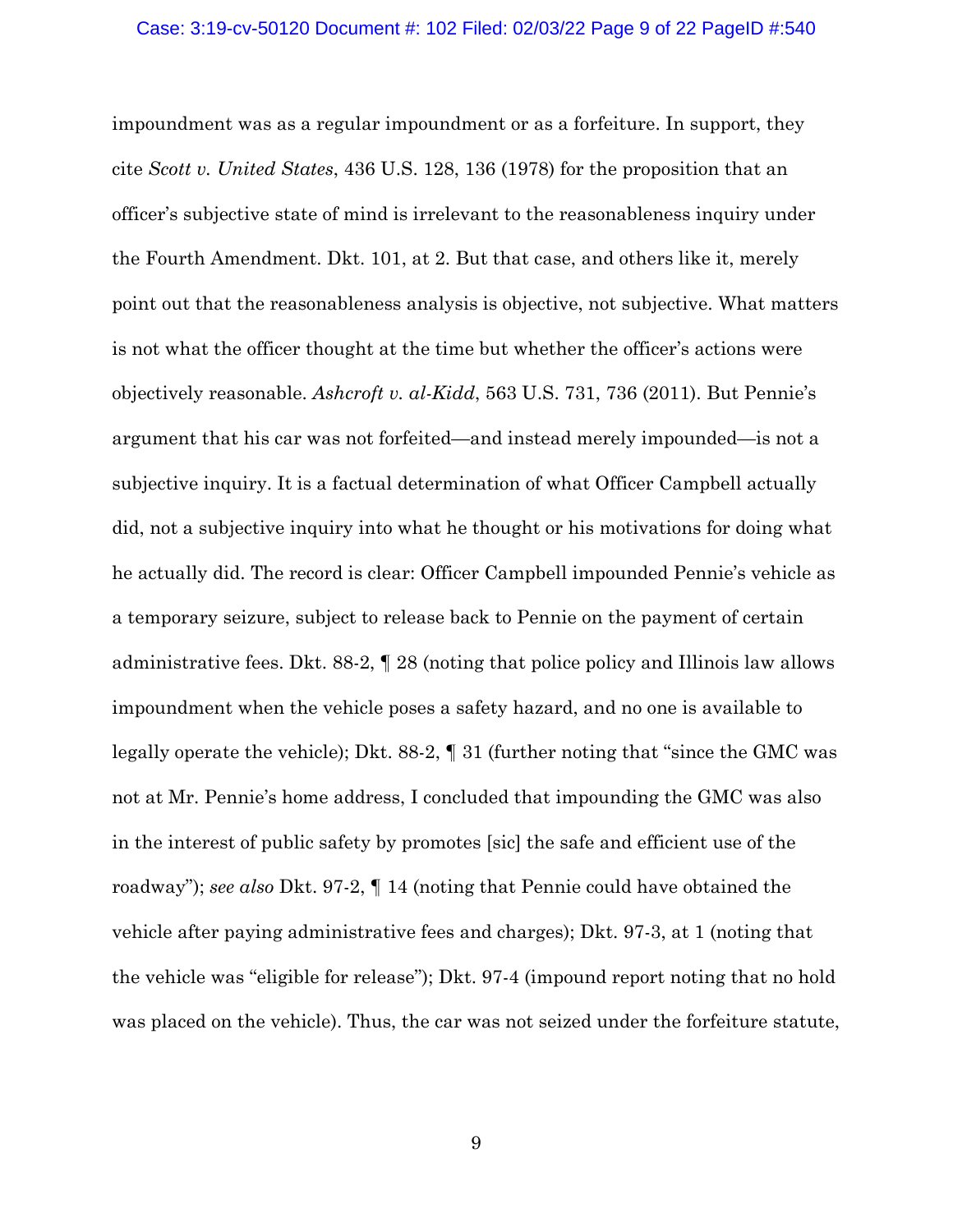### Case: 3:19-cv-50120 Document #: 102 Filed: 02/03/22 Page 10 of 22 PageID #:541

even if it could have been. It was impounded for community caretaking.[5](#page-9-0) And Pennie challenges the constitutionality of what Officer Campbell did, not what he could have done but chose not to do. Thus, the facts presented in this case do not invoke the first *Duguay* justification.

Though not argued by the parties, the Court further notes the ambiguity in *Duguay*'s instruction that probable cause can justify the impoundment of a vehicle. The first question that reasonably comes to mind is "probable cause for what?" In *Duguay*, the Seventh Circuit recognized that probable cause can form the basis of a reasonable impoundment outside of the community caretaking function. *Duguay*, 93 F.3d at 352 (stressing the need for probable cause *or* consistency with law enforcement's community caretaking function). Contrary to the Defendants' argument, however, the court did not hold that impoundments are categorically reasonable under the Fourth Amendment *every* time the officer has probable cause to arrest the vehicle's owner or to take the vehicle as a forfeiture. Indeed, the court recognized that "[u]nder Illinois law, impoundment is permissible only when the arrestee was not able to provide for immediate removal of the vehicle." *Duguay*, 93 F.3d at 353. And such a categorical rule would not comport with the Supreme

<span id="page-9-0"></span><sup>5</sup> Indeed, if the Fourth Amendment reasonableness analysis ended upon a showing that the officer *could have* seized the vehicle under a forfeiture statute, then the analysis in *Duguay* would have been unnecessary. In that case, U.S. Marshals found 533 grams of cocaine in the trunk of Duguay's car, *Duguay*, 93 F.3d at 349, which would also have subjected his vehicle to forfeiture. *Bell v. City of Chicago*, 835 F.3d 736, 740 (7th Cir. 2016). Still, even when a vehicle is subject to forfeiture, that does not per se end Fourth Amendment analysis. *United States v. James Daniel Good Real Prop.*, 510 U.S. 43, 52 (1993) (explaining that the "Fourth Amendment places limits on the Government's power to seize property for purposes of forfeiture").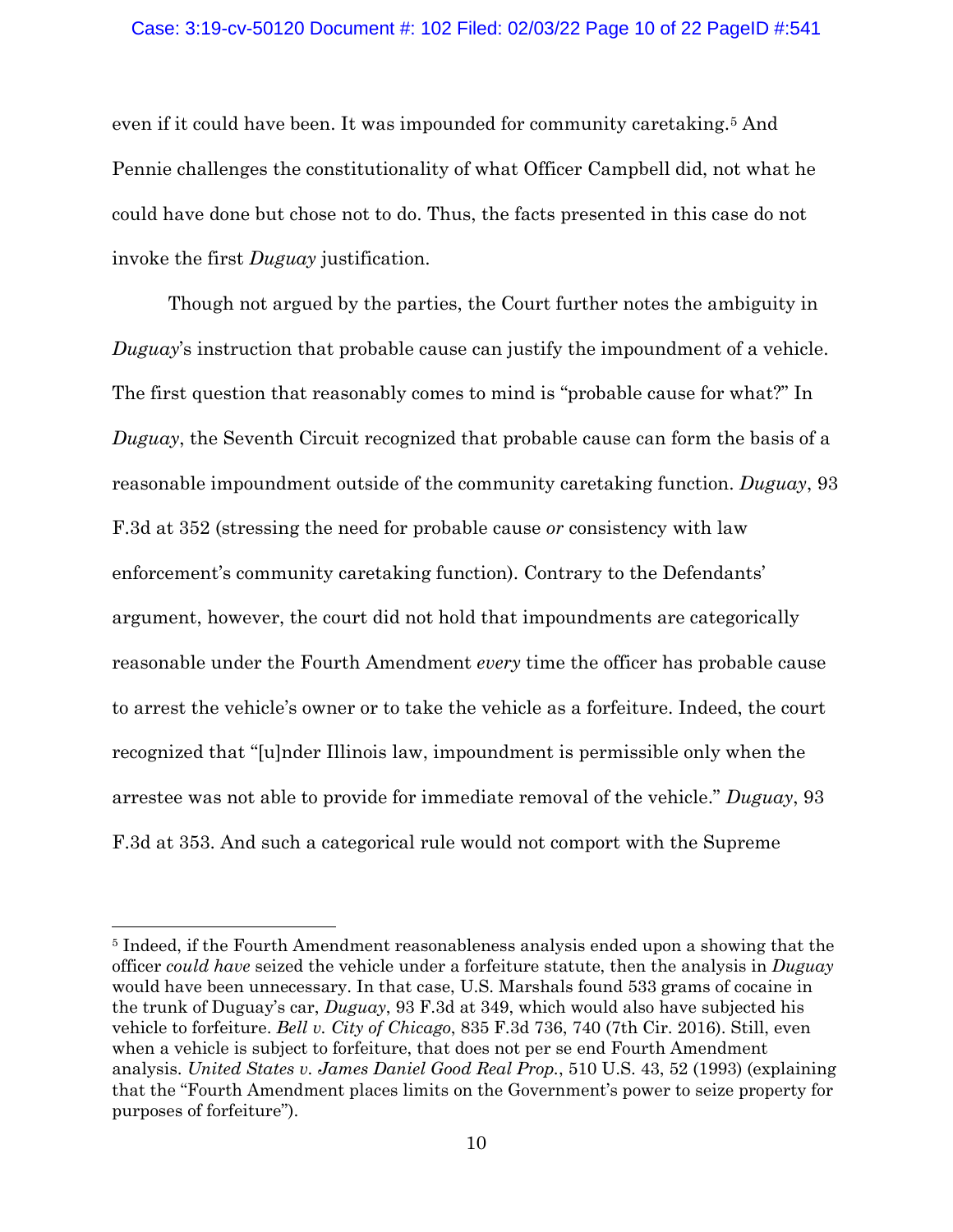### Case: 3:19-cv-50120 Document #: 102 Filed: 02/03/22 Page 11 of 22 PageID #:542

Court's instruction that "the Fourth Amendment places limits on the Government's power to seize property for purposes of forfeiture." *Unites States v. James Daniel Good Real Prop.*, 510 U.S. 43, 52 (1993).

And notwithstanding the possibility of forfeiture, the probable cause contemplated in *Duguay* cannot mean the probable cause to arrest a person. If that were all the officer needed to impound the car, then the Seventh Circuit would not have contemplated whether an *arrestee* was able to provide for proper removal of the car without the need for an impoundment.[6](#page-10-0) That entire reasoning would be rendered superfluous. Furthermore, if a police officer could impound a vehicle any time a person was found driving on a suspended license (and thus subject to arrest or notice to appear)—regardless of whether another person was available to take custody of the vehicle—then impoundment of the vehicle for community caretaking would never be necessary under these circumstances. The entire body of law stemming from *Duguay*'s community caretaking justification would be unnecessary because the arresting officer would never need to invoke that justification.

And again, the probable cause contemplated in *Duguay* also cannot reasonably be read to mean categorically all situations in which probable cause exists that the vehicle is subject to a forfeiture statute. To be sure, law enforcement may seize vehicles under a forfeiture statute where probable cause exists that the vehicle is subject to that statute. In *United States v. Pace*, the Seventh Circuit explained that the "police may seize a car without a warrant pursuant to a

<span id="page-10-0"></span><sup>6</sup> To be clear, law enforcement had found a substantial quantity of crack cocaine in the trunk of Duguay's later-impounded car. *Duguay*, 93 F.3d at 349.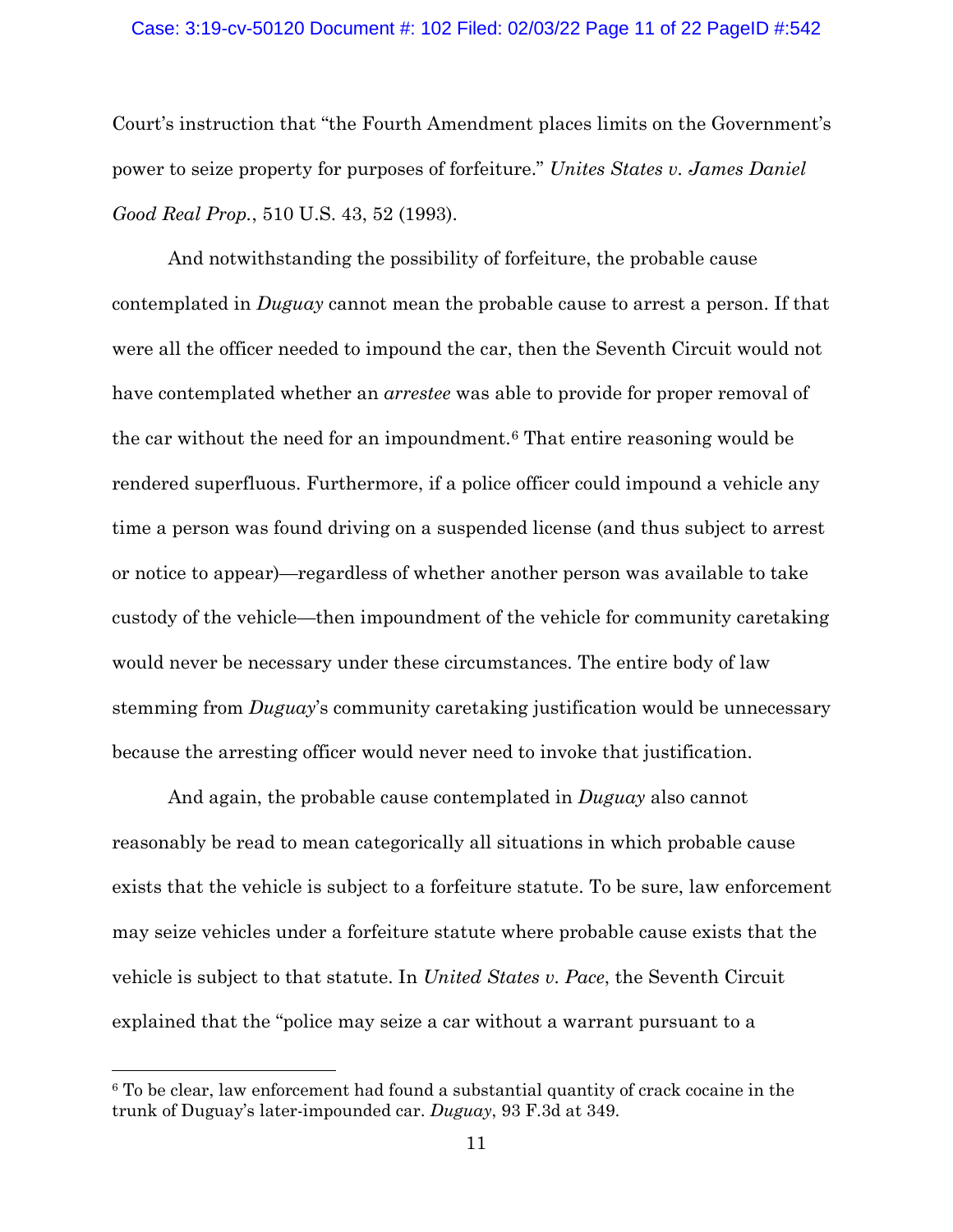#### Case: 3:19-cv-50120 Document #: 102 Filed: 02/03/22 Page 12 of 22 PageID #:543

forfeiture statute if they have probable cause to believe that the car is subject to forfeiture." 898 F.2d 1218, 1241 (7th Cir. 1990). Probable cause under a forfeiture statute treats the vehicle "as being itself guilty of wrongdoing." *Id.* at 1242 (quoting *United States v. One Mercedes Benz 280S*, 618 F.2d 453, 454 (7th Cir. 1980)). Indeed, in *Florida v. White*, the Supreme Court held that the seizure of a vehicle under a Florida criminal forfeiture law did not violate the Fourth Amendment because "they certainly had probable cause to believe that the vehicle *itself* was contraband under Florida law." 526 U.S. 559, 565 (1999) (emphasis in original). In part, that decision was based on the "[r]ecognition of the need to seize readily movable contraband before it is spirited away." *Id.*

But that doesn't mean that the existence of a forfeiture statute ends the Fourth Amendment reasonableness analysis in all situations, even when the vehicle in question is not necessary evidence of the crime alleged.[7](#page-11-0) As the Seventh Circuit explained in *United States v. Cartwright*, "The existence of a police policy, city ordinance, or state law alone does not render a particular search or seizure reasonable or otherwise immune from scrutiny under the Fourth Amendment." 630 F.3d 610, 614 (7th Cir. 2010). Instead, the better reading of the "probable cause" justification of *Duguay* is that the impoundment is reasonable—without the need to invoke community caretaking—when the police officer has probable cause to seize

<span id="page-11-0"></span><sup>7</sup> To be clear, law enforcement may seize vehicles that are subject to a forfeiture statute without a warrant. *United States v. Pace*, 898 F.2d 1218, 1241–42 (1990). But that does not mean the Fourth Amendment does not apply to forfeiture cases. The seizure must still satisfy the Fourth Amendment's touchstone: reasonableness. *South Dakota v. Opperman*, 428 U.S. 364, 373 (1976).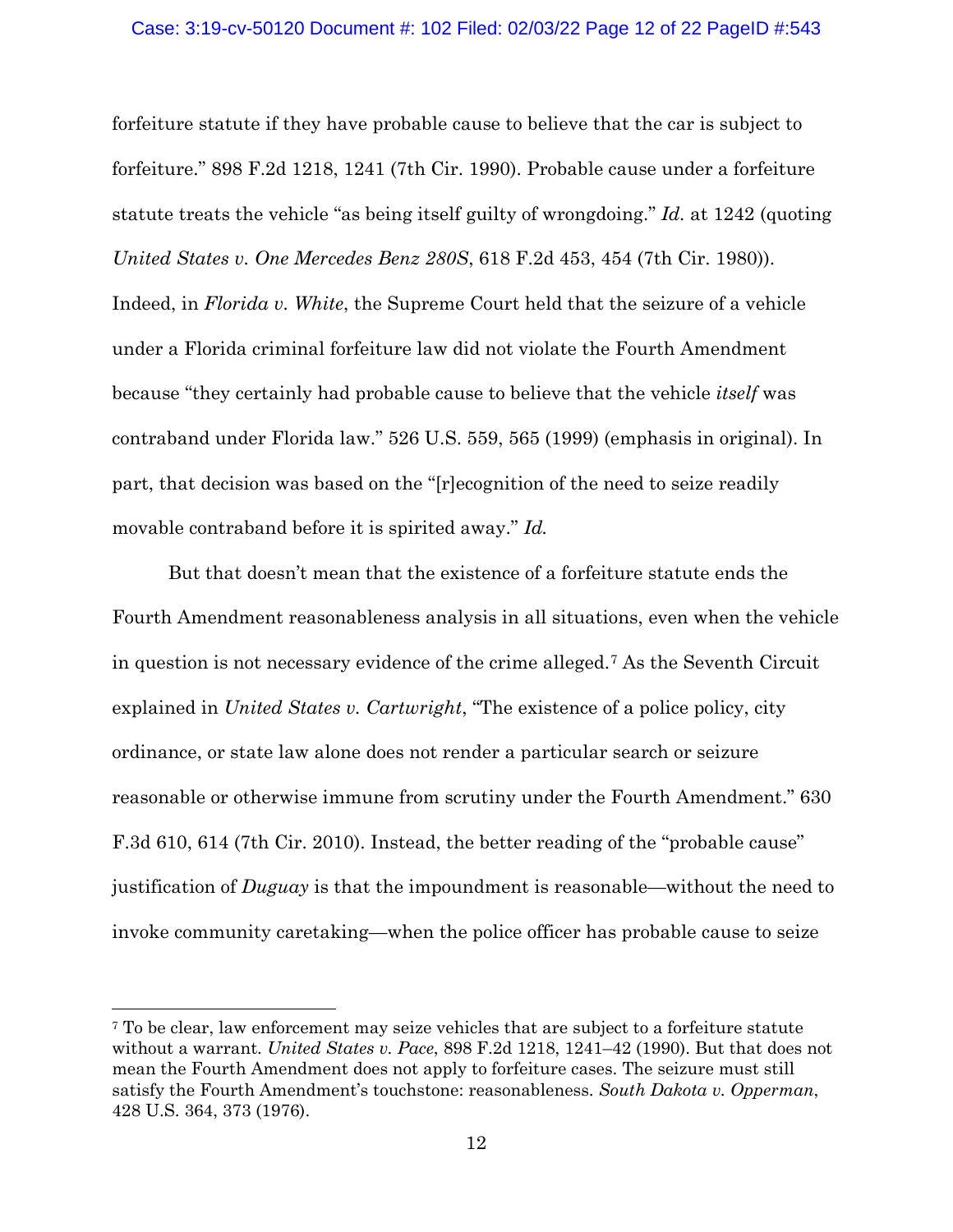#### Case: 3:19-cv-50120 Document #: 102 Filed: 02/03/22 Page 13 of 22 PageID #:544

the vehicle under a forfeiture statute because the vehicle *itself* is considered necessary evidence that needs to be secured under that forfeiture statute. *White*, 526 U.S. at 564-55, 566. This is in stark contrast to impoundment under the community caretaking function, which does not permit impoundment for the purpose of ongoing criminal investigation. *Caniglia v. Strom*, 141 S. Ct. 1596, 1600 (2021) (Kavanaugh, J., concurring) (explaining that "community caretaking" is not an overarching or freestanding doctrine but merely refers to "the many police tasks that go beyond criminal law enforcement"); *Cady v. Dombrowski*, 413 U.S. 433, 441 (1973) (referring to community caretaking function as "totally divorced from the detection, investigation, or acquisition of evidence relating to the violation of a criminal statute").

In this case, the record contains no evidence that Pennie's car was impounded as part of an ongoing investigation; that it was considered evidence of a crime. In other words, the Defendants have not pointed to any evidence that Officer Campbell impounded Pennie's vehicle on the basis that it was subject to forfeiture because the vehicle itself was considered evidence in need of preservation. Instead, the Defendants merely argue that state law permits impoundment, and so it must be reasonable under the Fourth Amendment. But state law cannot supersede a constitutional provision, and the argument the Defendants press would amount to a categorical rule that cannot exist in light of *United States v. Duguay* and *United States v. Cartwright*. *See Thompson v. Village of Monee*, 110 F. Supp. 3d 826, 847 (N.D. Ill. 2015). Instead, Officer Campbell impounded Pennie's car under state and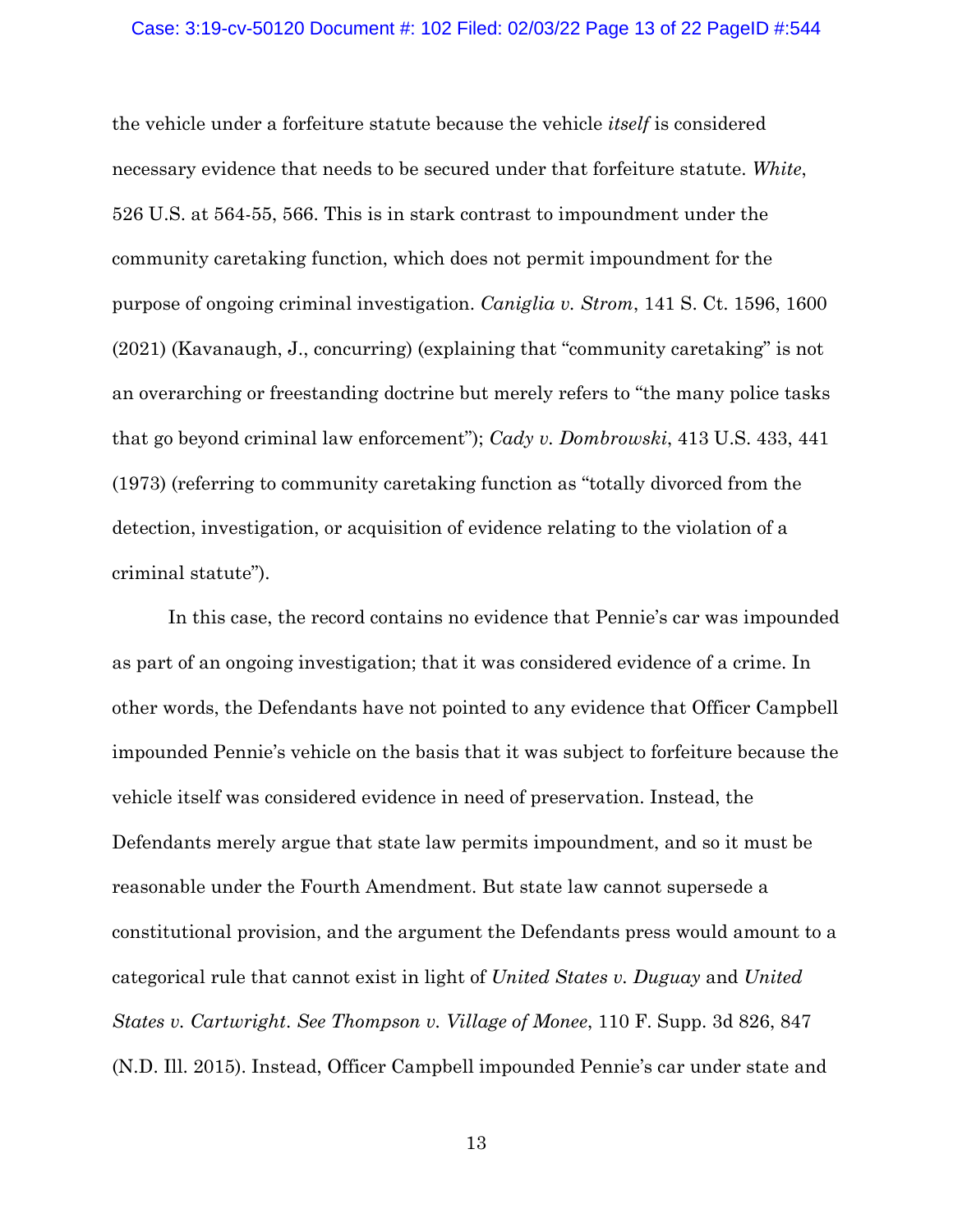local rules that contemplated the community caretaking function of law enforcement.[8](#page-13-0)

## **b. Was the impoundment justified as community caretaking?**

The second justification for impounding a vehicle that the Seventh Circuit contemplated in *Duguay* is when the impoundment is consistent with the officer's duty as a community caretaker. *Duguay*, 93 F.3d at 352. In that case, the Seventh Circuit explained that the "policy of impounding the car without regard to whether the defendant can provide for its removal is patently unreasonable if the ostensible purpose for impoundment is for the 'caretaking' of the streets." *Id.* at 353. Here, the ostensible reason for impounding Pennie's car was for community caretaking, as explained above. It was not seized as a forfeiture. Thus, the Court cannot determine whether the impoundment of Pennie's care was reasonable under the Fourth Amendment without an analysis of whether he told Officer Campbell that he had someone available to take custody of the vehicle and move it off the street. This point was further explained later by the Seventh Circuit.

In *United States v. Cartwright*, Cartwright's car was impounded after the police officer acted on probable cause and arrested him; he told the officer he didn't have a driver's license on him and then gave a name that couldn't be verified. (It

<span id="page-13-0"></span><sup>&</sup>lt;sup>8</sup> The Defendants in reply further pointed out that the paperwork would have been same regardless of whether Officer Campbell impounded Pennie's car or seized it as a forfeiture. Dkt. 101, at 7 ("Thus, Officer Campbell would not have employed a different procedure or issued different documents to impound plaintiff's vehicle under the forfeiture statute."). But regardless of whether the same form is used, the documentation in the record clearly indicates that Pennie's vehicle was impounded subject to release and without any hold. As explained above, it was undisputedly not seized as a forfeiture.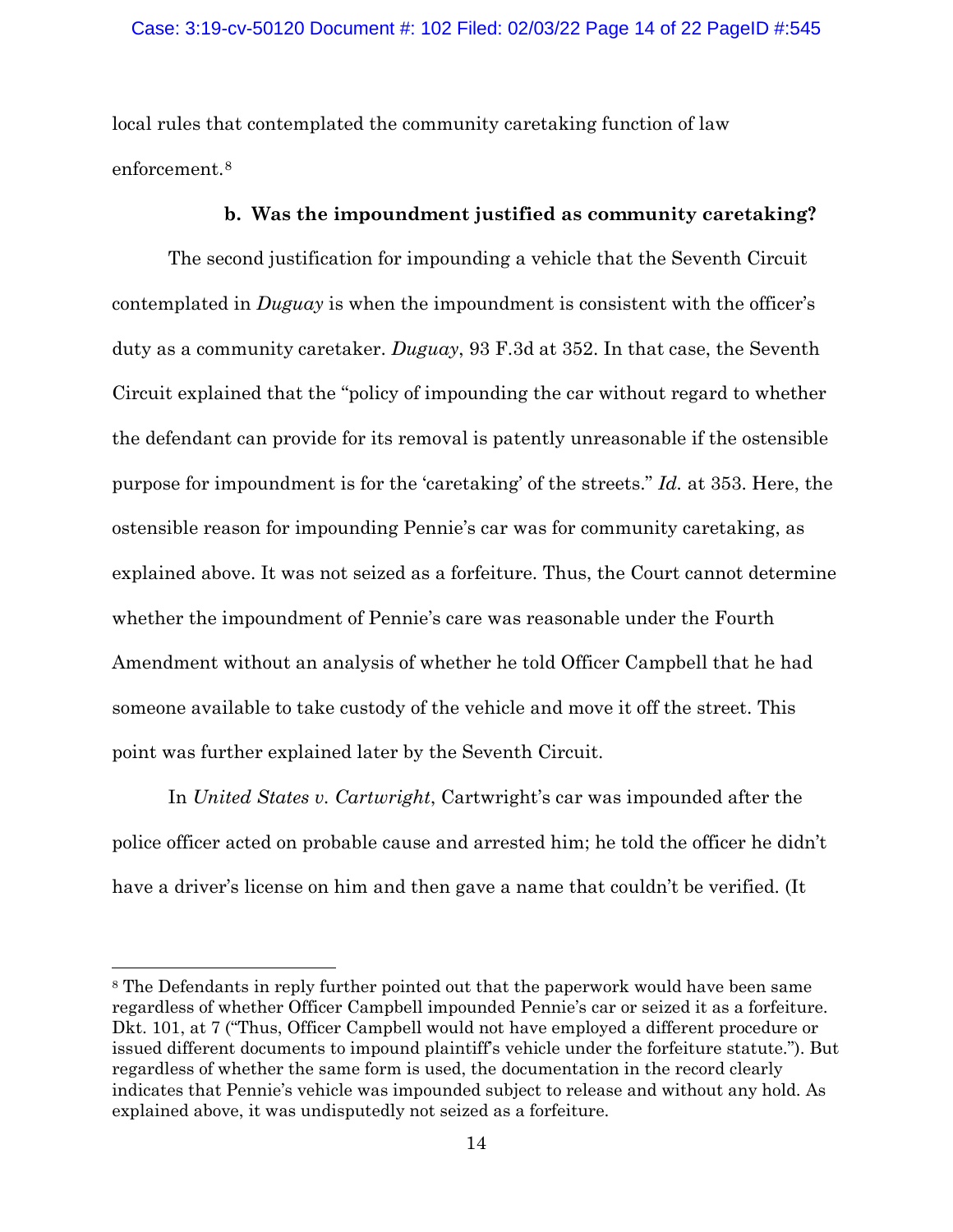#### Case: 3:19-cv-50120 Document #: 102 Filed: 02/03/22 Page 15 of 22 PageID #:546

was an alias.) 630 F.3d at 612. The court explained that impounding the vehicle was done in accordance with the police department's formal policy. Following those procedures, however, was not dispositive. Instead, the court relied on the fact that Cartwright and his passenger had no immediately available alternative means of removing the car from that location. *Id.* at 615. Critically, that determination was made after the district court had held an evidentiary hearing to settle the question of fact regarding whether someone was available to take custody of the vehicle and move it from the roadway. *Id.*

In this case, the parties dispute whether Pennie told Officer Campbell that he had someone immediately available to take custody of the vehicle. In their opening brief, the Defendants asserted that the record contained no evidence to support that allegation. That may have been true at the time of the filing. But, in response to the motion for summary judgment, Pennie supplied all the evidence he needed—an affidavit swearing that someone was in fact available to move the vehicle and that he told Campbell this. Dkt. 97-8, at 1-2. Specifically, Pennie submitted an affidavit attesting that he told Officer Campbell that someone was available to take the car, so that impounding his vehicle would not be necessary or reasonable. Dkt. 97-8, at 1–2. A genuine dispute of material fact exists preventing summary judgment.

The Court could stop there, because that dispute on its own requires that the Court deny summary judgment. But the Court further notes that the Defendants' argument also relied on the idea that the vehicle was parked illegally, in violation of a city ordinance, and that Rockford Police Department policy allowed for the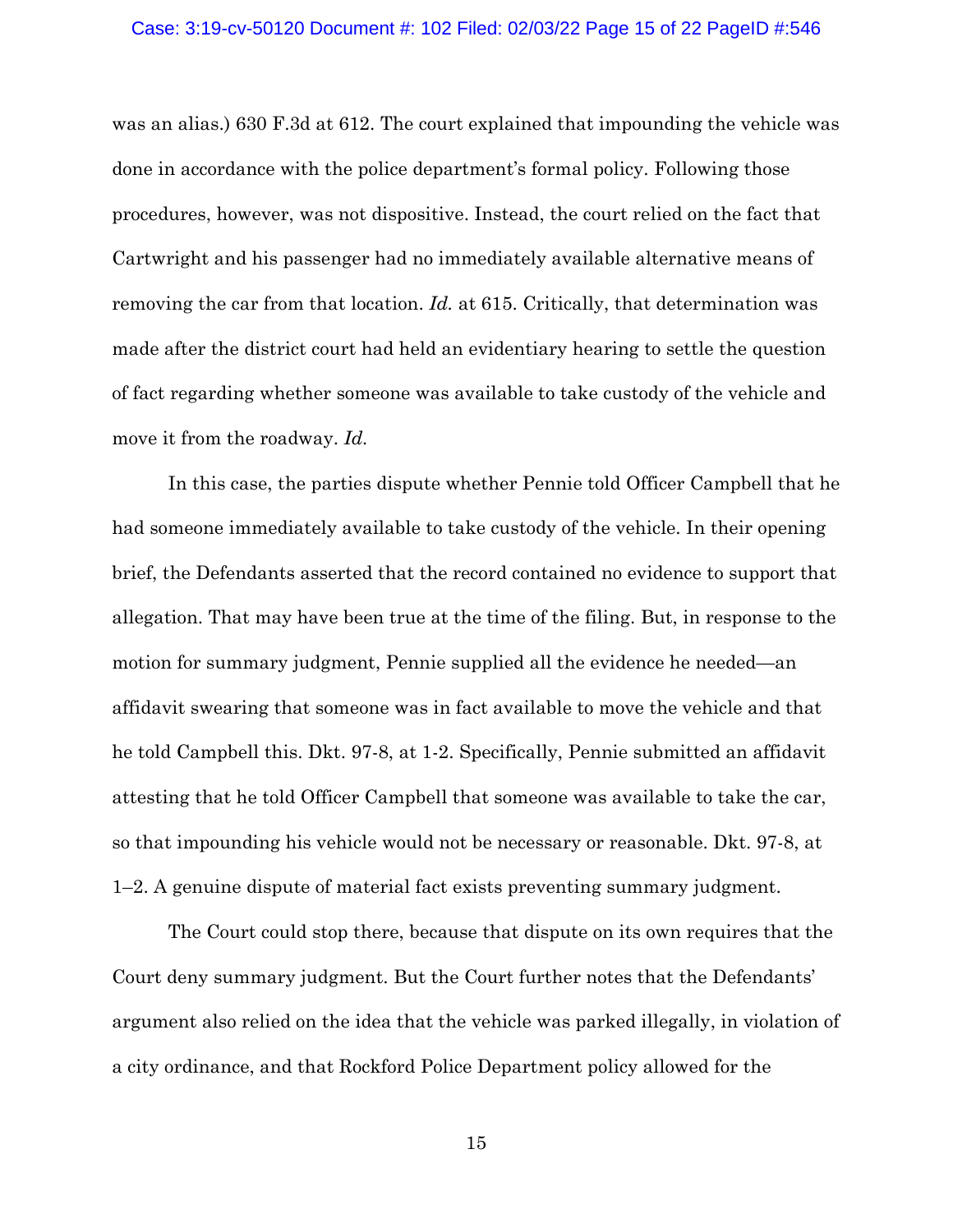impoundment. Multiple problems torpedo that contention. First, that same police policy permits impoundment under these circumstances only when no one is available to take custody of the vehicle. Dkt. 88-2, at 17 (noting that impoundment is proper, among other options, when the "vehicle is a traffic hazard and *no responsible party can be contacted*" and when the "driver is arrested and the vehicle cannot be legally parked or "there is no one available or legally able to drive the vehicle"). Thus, that policy specifically contemplates the factual dispute at issue here. Second, the video evidence in the record establishes that Pennie's car was parked on the curb, just like the other cars in the video. The Defendants argue that Pennie's car was impeding "the free flow of two-way traffic on the relatively narrow roadway due to the presence of snow and ice." Dkt. 87, at 7. But (being generous to the Defendants) that is not undisputed either. The police dashcam video shows that snow and ice had accumulated on the ground. The video shows snow on the grass. But, contrary to the Defendants claim, the video shows that the street was clear of snow and ice. The Court strains to see how Pennie's vehicle was impeding the flow of traffic at all. A genuine issue of material fact exists as to whether Pennie's vehicle "impeded the free flow of two-way traffic." Dkt. 87, at 7. So, summary judgment cannot be entered.

## **D. Qualified Immunity**

Lastly, the Defendants argue that Officer Campbell is entitled to qualified immunity. If he is, then the City of Rockford would have nothing to indemnify. "The doctrine of qualified immunity shields officers from civil liability so long as their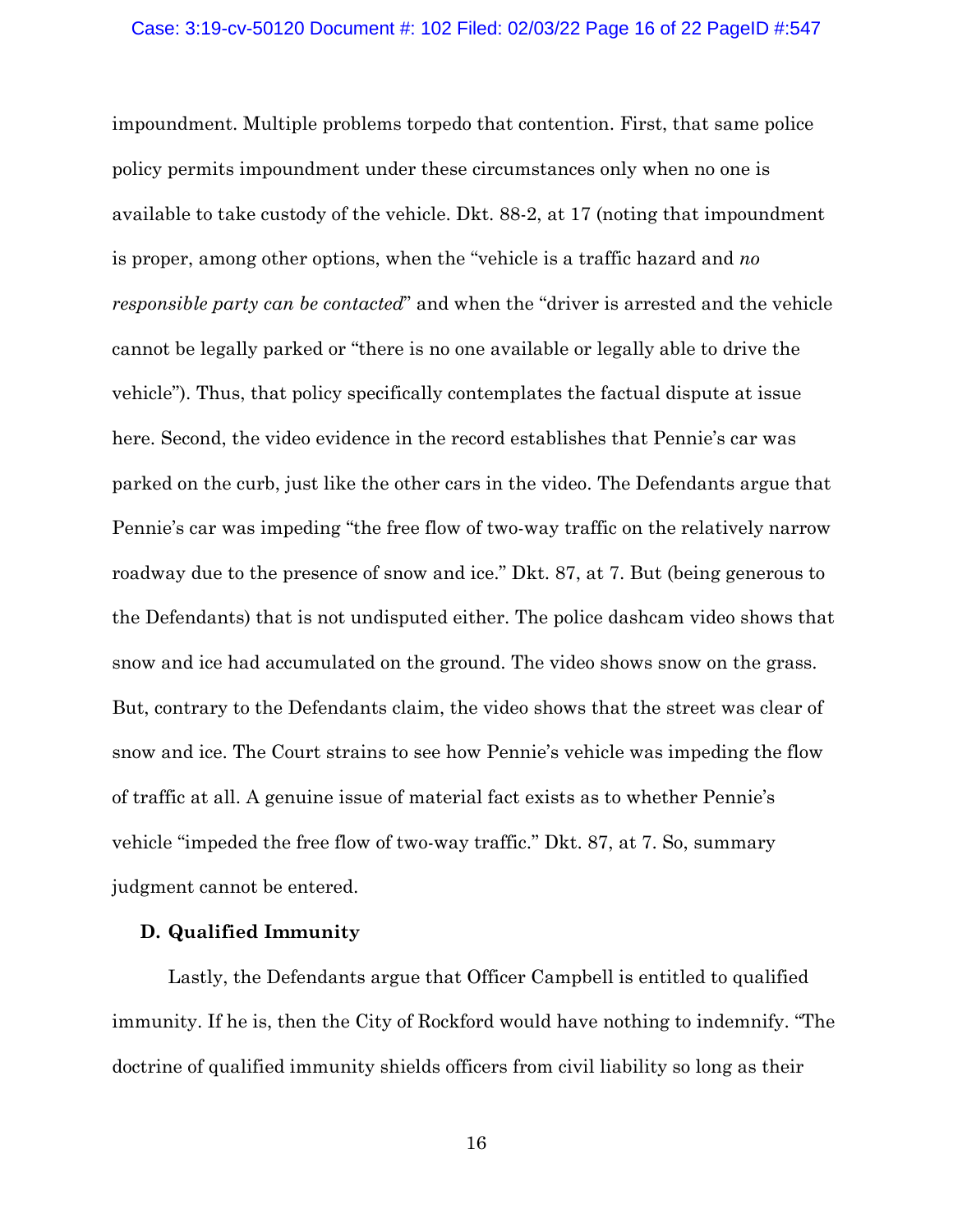### Case: 3:19-cv-50120 Document #: 102 Filed: 02/03/22 Page 17 of 22 PageID #:548

conduct 'does not violate clearly established statutory or constitutional rights of which a reasonable person would have known.'" *City of Tahlequah v. Bond*, 142 S. Ct. 9, 11 (2021) (quoting *Pearson v. Callahan*, 555 U.S. 223, 231 (2009)). That presents two questions: whether the evidence, taken in the light most favorable to the plaintiff, supports a finding that the defendant violated the plaintiff's constitutional rights; and (2) whether that right was clearly established at the time of the alleged violation. *Day v. Wooten*, 947 F.3d 453, 460 (7th Cir. 2020). Either question may be dispositive, and so they do not have to be addressed in order. *Pearson*, 555 U.S. at 236. But, once properly raised, the plaintiff bears the burden of defeating qualified immunity. *Hardeman v. Curran*, 933 F.3d 816, 820 (7th Cir. 2019).

In determining whether a right is clearly established, existing precedent may not merely suggest a rule. Instead, the "rule's contours must be so well defined that it is 'clear to a reasonable officer that his conduct was unlawful in the situation he confronted.'" *Id.* (quoting *District of Columbia v. Wesby*, 138 S. Ct. 577, 590 (2018)). Although the plaintiff need not point to a case directly on point, "existing precedent must place the lawfulness of the particular arrest 'beyond debate.'" *Wesby*, 138 S. Ct. at 590. The focus in a qualified immunity analysis, "is on whether the officer had fair notice that [his] conduct was un-lawful." *Taylor*, 10 F.4th at 806 (quoting *Balsewicz v. Pawlyk*, 963 F.3d 650, 656–57 (7th Cir. 2020)).

The Defendants assert that no Supreme Court or Seventh Circuit case law existed at the time of the purported violation that would have put Officer Campbell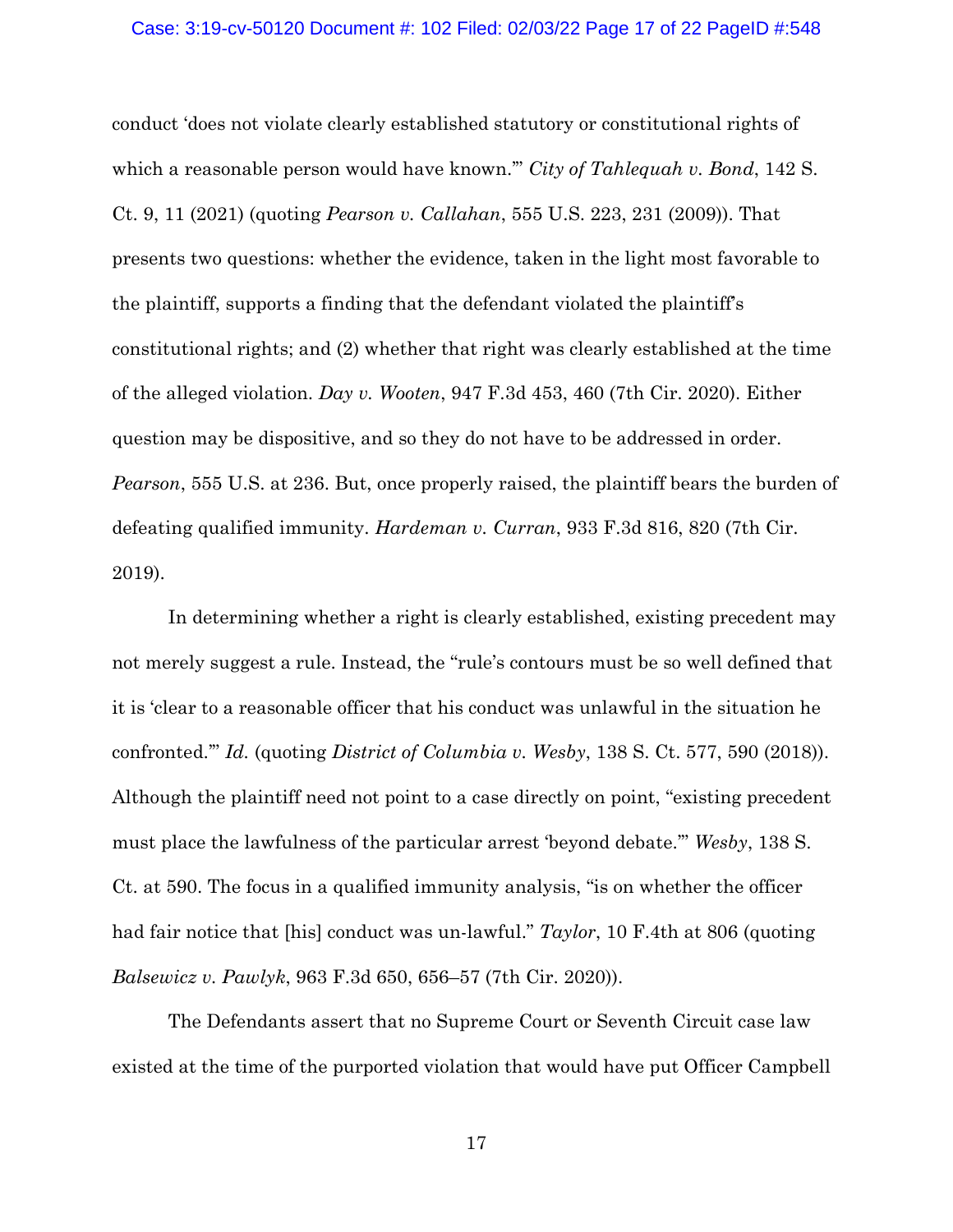#### Case: 3:19-cv-50120 Document #: 102 Filed: 02/03/22 Page 18 of 22 PageID #:549

on notice "that it was unconstitutional to: (1) impound a vehicle subject to forfeiture under state law; or (2) impound a vehicle parked illegally, which posed a threat to public safety, when the vehicle owner did not identify a specific individual, at the scene, who was licensed to drive the vehicle." Dkt. 87, at 12. The twin decisions of *Duguay* and *Cartwright* doom the first point. And the genuine dispute of fact created by Pennie's affidavit negates the second point.

In support of their argument, the Defendants cite two recent district court cases that contemplated similar circumstances. First, they cite *Simmons v. Bloomington Police Dep't*, No. 18-1429, 2021 U.S. Dist. LEXIS 7744, at \*10 (C.D. Ill. Jan. 14, 2021). In that case, the officer had probable cause to believe the plaintiff had driven his vehicle without a license, though the plaintiff adamantly protested that he did not. Nonetheless, the court determined that the existence of probable cause that the plaintiff had committed an offense that could subject his vehicle to forfeiture was per se enough to make the impoundment reasonable under the Fourth Amendment. And because no clearly established constitutional right had been violated, the defendant was entitled to qualified immunity. *Id.* at \*10–11. With respect, however, this Court declines to follow that reasoning. As explained above, such a categorical rule is not consistent with *Duguay*, *Cartwright*, or the Supreme Court's admonition that "the Fourth Amendment places limits on the Government's power to seize property for purposes of forfeiture." *James Daniel Good Real Prop.*, 510 U.S. at 52. Indeed, the *Simmons* decision did not even cite *Duguay* or *Cartwright*.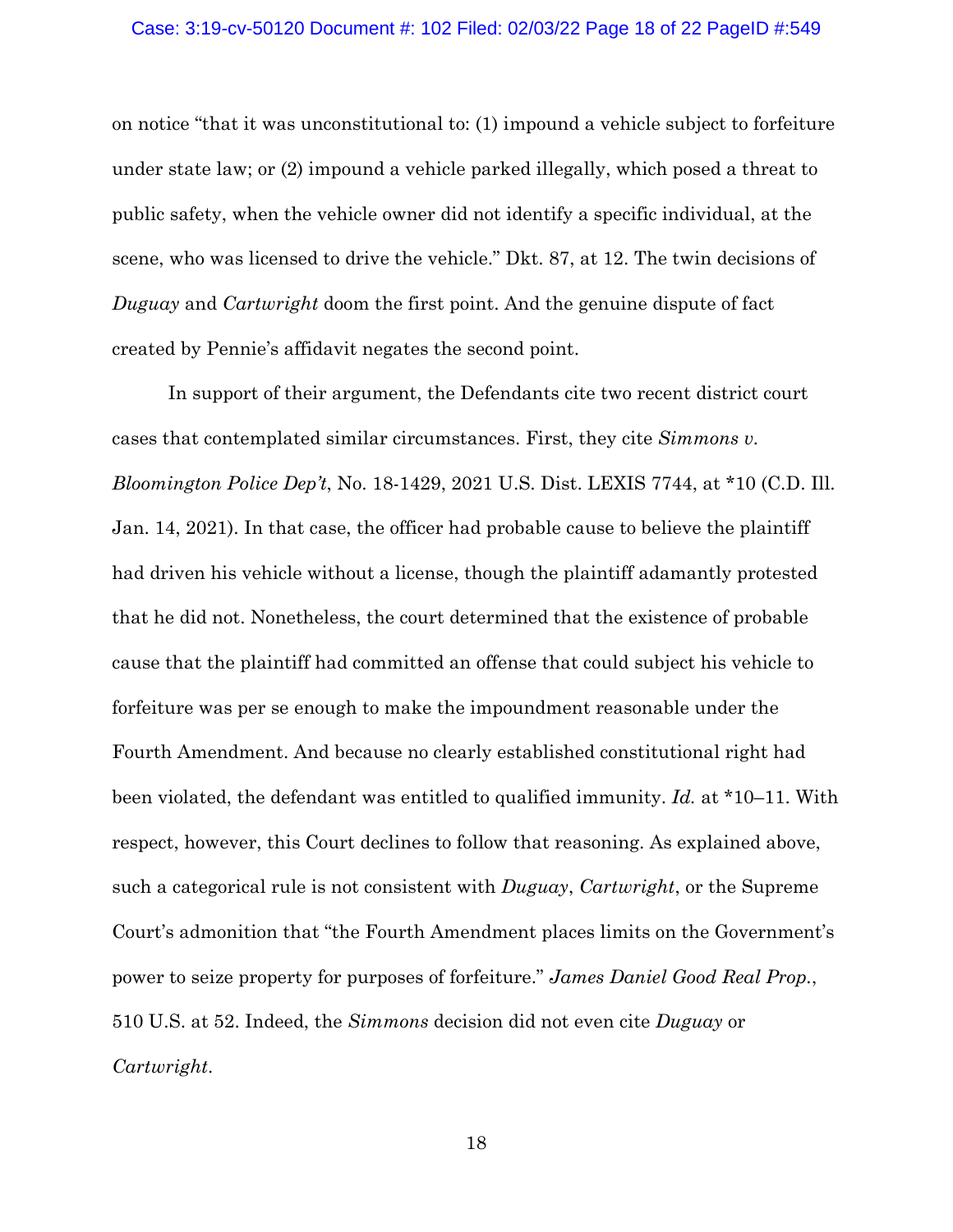The Defendants next cite to *Hardiman v. Chief of the Indianapolis Metro. Police Dep't*, No. 1:18-cv-00348, 2021 U.S. Dist. LEXIS 110814, at \*17 n.12 (S.D. Ind. June 11, 2021). In *Hardiman*, the plaintiffs argued that because someone was available to move the car, law enforcement was required to allow that person to move the vehicle instead of merely impounding it. The plaintiffs argued that *Duguay* clearly established the right, so that qualified immunity did not apply. *Id.* at \*13–14. In holding that qualified immunity protected law enforcement, the *Hardiman* court explained that, unlike *Duguay*, law enforcement knew that Hardiman was not the registered owner of the car and could not lawfully give anyone permission to remove it. *Id.* at \*17. Based on that material difference, the *Hardiman* court held that *Duguay* was not sufficiently analogous, so that it could have clearly established a right under qualified immunity doctrine.

Here, the facts taken in the light most favorable to Pennie are more closely analogous to *Duguay* and *Cartwright*, which expanded *Duguay*. In *Duguay*, which has already been discussed at length, the Seventh Circuit further used broad language to explain that, under Illinois law, impoundment is only permissible when the arrestee cannot provide for immediate removal of the vehicle. And under the Fourth Amendment, impounding a car without regard for a person's ability to safely remove it to avoid impoundment is patently unreasonable if the "ostensible purpose" was community caretaking. *Id.* at \*18–20. But that court also found important the fact that the police department had not promulgated written rules governing the impoundment of vehicles. *Id.* at \*15. Thus, *Duguay* left open for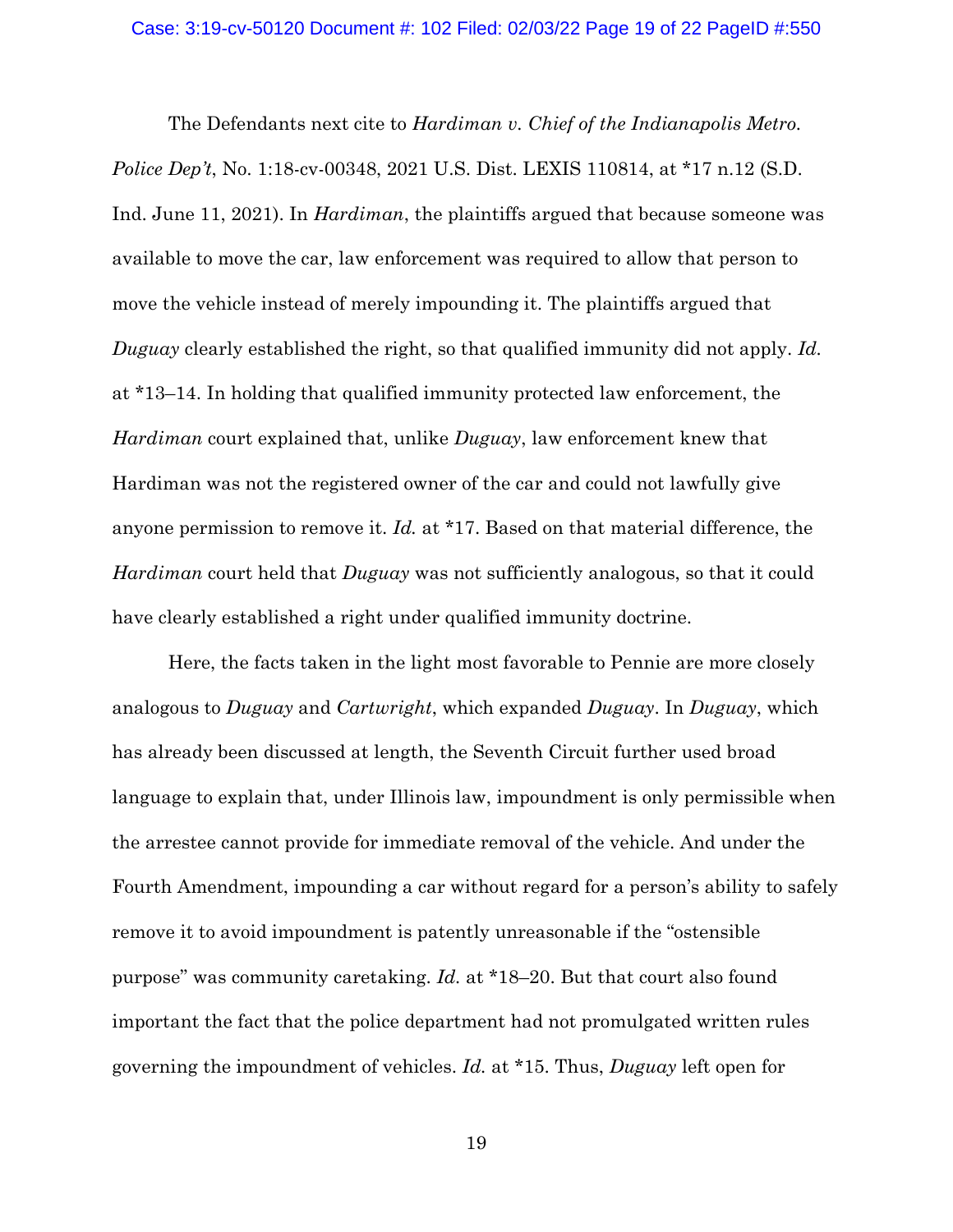debate the question of whether impoundment was reasonable under the Fourth Amendment when an officer followed police department policies and procedures.

*Cartwright* answered the question left unresolved by *Duguay*. In that case, Cartwright was pulled over by an Indianapolis police officer, he failed to produce a driver's license and gave a false name. *Cartwright*, 630 F.3d at 612. Following police policy and procedure, the officer arrested Cartwright and had the car towed. The passenger did not have a driver's license. *Id.* The passenger asked the officers if she could find someone else to move the vehicle, as she couldn't afford the fees to get the car out of impound. They refused. *Id.* at 613. Though the police officer followed policy and procedure, the *Cartwright* court found that fact alone was not dispositive of the Fourth Amendment analysis. *Id.* at 614. "The existence of a police policy, city ordinance, or state law alone does not render a particular search or seizure reasonable or otherwise immune from scrutiny under the Fourth Amendment." *Id.* In so holding, the Seventh Circuit cited the Supreme Court's decision in *Sibron v. New York*, in which the Court held, "The question in this Court upon review of a state-approved search and seizure is not whether the search (or seizure) was authorized by state law. The question is whether the search was reasonable under the Fourth Amendment." 392 U.S. 40, 61 (1968).

The *Cartwright* court then noted that the decision to impound Cartwright's car not only adhered to police policy but critically it was also reasonable under the circumstances. The key fact in that case, however, was that no licensed driver was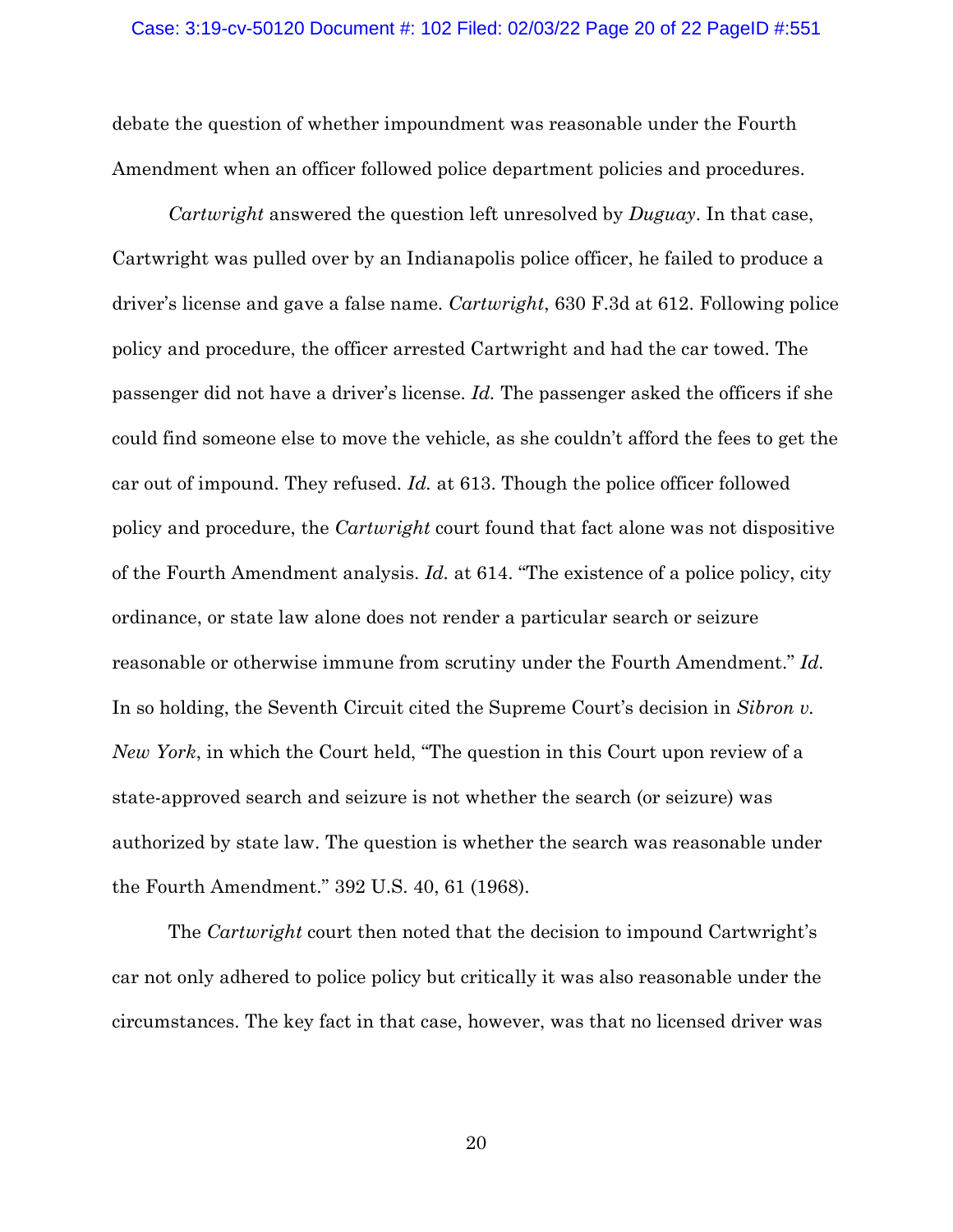#### Case: 3:19-cv-50120 Document #: 102 Filed: 02/03/22 Page 21 of 22 PageID #:552

present on scene at the time to speedily and efficiently remove the vehicle. *Cartwright*, 630 F.3d at 615.

Taken together, these cases clearly establish that merely following state statute and police rules regarding impoundment of vehicles does not per se end the Fourth Amendment analysis. Instead, the decision to impound must still be reasonable under the circumstances. That includes the right to safely and efficiently remove the vehicle from the roadway, if a licensed driver is present on the scene that the owner of the vehicle can give permission to—though law enforcement clearly does not have to sit around waiting for someone to materialize. *Id.* at 615 ("At the evidentiary hearing, [the passenger] testified that she called 'someone' to come and pick up the car, but she never identified that person or stated how long it would have taken him/her to get there."). In 2015, Judge St. Eve summed up the law neatly: "[T]he case law provides for reasonable seizure (impound) of a vehicle, absent probable cause, in cases where the vehicle was left in a parking lot or parked illegally or no one else could legally take the vehicle to a safer location." *Thompson*, 110 F. Supp. 3d at 848.

Thus, if Pennie had a licensed individual available at that moment to take custody of the vehicle and safely remove it, *Duguay* and *Cartwright* together clearly establish his right to avoid impoundment. That, however, is a genuine dispute of material fact. As explained above, Pennie submitted a proper declaration that he told Officer Campbell that someone was available to take the car—not that she could be called, but that she was on scene. According to Pennie, she was apparently